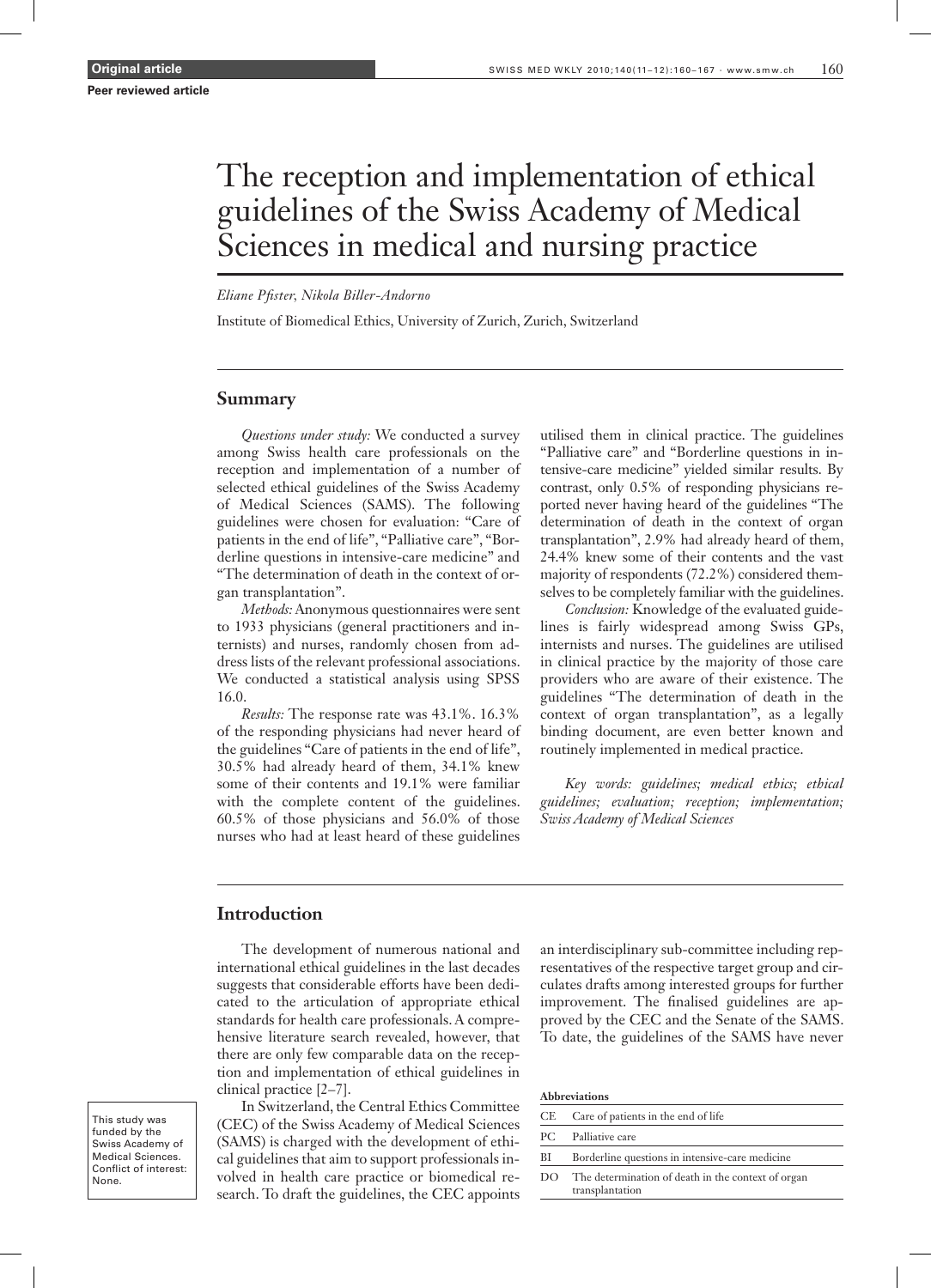been evaluated. In order to better understand the impact of its work the SAMS, after a competitive selection process, charged the Institute of Biomedical Ethics of the University of Zurich with the evaluation of a number of guidelines that were selected by CEC members for their diversity in terms of year of publication, legal status and professional target groups. The CEC also determined the target groups and approximate sample sizes.

The following guidelines were chosen: "Care of patients in the end of life" (published 2004), "Palliative Care" (published 2006), "Borderline questions in intensive-care medicine" (published 1999), "The determination of death in the context of organ transplantation" (published 2005)<sup>1</sup> . Their reception and implementation was explored by means of a questionnaire survey that explored five main questions:

- Do physicians and nurses perceive themselves as familiar with the selected guidelines? To what degree?
- Do physicians and nurses report utilising the guidelines in their daily practice? In what way?
- Do study participants understand the legal status of the respective guidelines?
- What sources do physicians and nurses use for information about professional guidelines?
- What do physicians and nurses think of the guidelines' relevance for clinical practice?

Our data can be used to improve strategies increasing the level of familiarity with ethical guidelines in medical practice and as a critical check on their perceived utility.

## **Methods**

The methodological approach consisted of a quantitative survey and was performed using two different questionnaires, which were developed by an interdisciplinary and multilingual project team<sup>2</sup> . The study was undertaken between November 2007 and April 2009, including the conception and design of the questionnaires, data collection and data evaluation. The two questionnaires that were produced contained the same set of questions (including personal data such as age, sex, professional activity and experience) but referred to different guidelines and aimed at different target groups. Questionnaire 1 ("Internal and General Medicine") covered the two guidelines "Care of patients in the end of life" and "Palliative care" and addressed general practitioners, internists and nurses. Questionnaire 2 ("Intensive care medicine") covered the three guidelines "Care of patients in the end of life", "Borderline questions in intensive-care medicine" and "The determination of death in the context of organ transplantation" and addressed intensive care physicians and intensive care nurses. Questionnaires were anonymous and sent to health care professionals working in Switzerland including German, French and Italian language regions (70.8% German speaking, 19.2% French speaking and 10.0% Italian speaking). Questionnaires were sent in German, French and Italian, respectively.

Questionnaire 1 was sent to 500 GPs, 426 internists and 295 nurses, whereas questionnaire 2 was sent to 434 intensive care physicians and 278 intensive care nurses. Three different datasets were created: *Dataset 1* resulted from questionnaire 1 and included answers from GPs, internists and nurses; *dataset 2* resulted from questionnaire 2 and included answers from intensive care physicians and intensive care nurses; *dataset 3* resulted from both questionnaires including the answers of the whole sample but

- 1 All guidelines mentioned can be downloaded from the website of the Swiss Academy of Medical Sciences: www.samw.ch/en/ Ethics/Guidelines/Currently-valid-guidelines.html. (accessed 29 January 2010).
- 2 Disciplines: Medicine (incl. quantitative methods), Philosophy, Law; Languages: German, French, Italian and English.
- 3 www.fmh.ch.
- 4 www.sbk-asi.ch.
- 5 The SBK could only provide a mixed sample, which was not differentiated according to nursing specialty. This is why we approached IGIP for the sample of intensive care nurses.

only with regard to the only guidelines that were addressed by both questionnaires ("Care of patients in the end of life"). Therefore, results concerning these guidelines included answers from all respondents. The total sample consisted of 1933 health care professionals.

Before sending the questionnaires to the described target groups, we tested them by performing a pilot phase with seven physicians and eleven nurses. They were asked if questions and response options were clearly formulated and how much time was needed to complete the questionnaire. As a consequence, some wording was adapted. The questionnaires were also presented to the Biostatistics Unit of the Institute of Social and Preventive Medicine of the University of Zurich, which checked the questionnaires for potential methodological pitfalls. After some minor changes we decided to send the questionnaires for the first time at the end of June 2008, just before the summer holidays. At the end of July 2008 the questionnaires were sent for a second time as a reminder to those who had not yet replied. The Swiss Academy of Medical Sciences was the sender of the letters, which included cover letter, questionnaire and stamped envelope to facilitate responses; response address was the Institute of Biomedical **Ethics** 

All recipients were randomly chosen from address lists of relevant professional associations. The relevant Swiss professional association for physicians is the FMH (Swiss Medical Association)<sup>3</sup> which kindly provided the needed addresses of GPs, internists and intensive care physicians. The relevant Swiss professional association for nurses is the SBK (Schweizer Berufsverband für Pflegefachfrauen und Pflegefachmänner)<sup>4</sup>. The SBK kindly agreed to send the questionnaires themselves on our behalf to avoid violating data protection rules. For intensive care nurses, we approached the IGIP (Schweizerische Interessengemeinschaft für Intensivpflege), which completed the needed number of addresses available<sup>5</sup>.

Data analysis was performed using SPSS 16.0 for Windows. We conducted a statistical analysis, including frequencies, cross tabulations, nonparametric correlations and Pearson  $\chi^2$  test to assess differences in responses between subgroups. All following percentage values refer to valid percentages and all declared counts in tables are counts excluding missing values.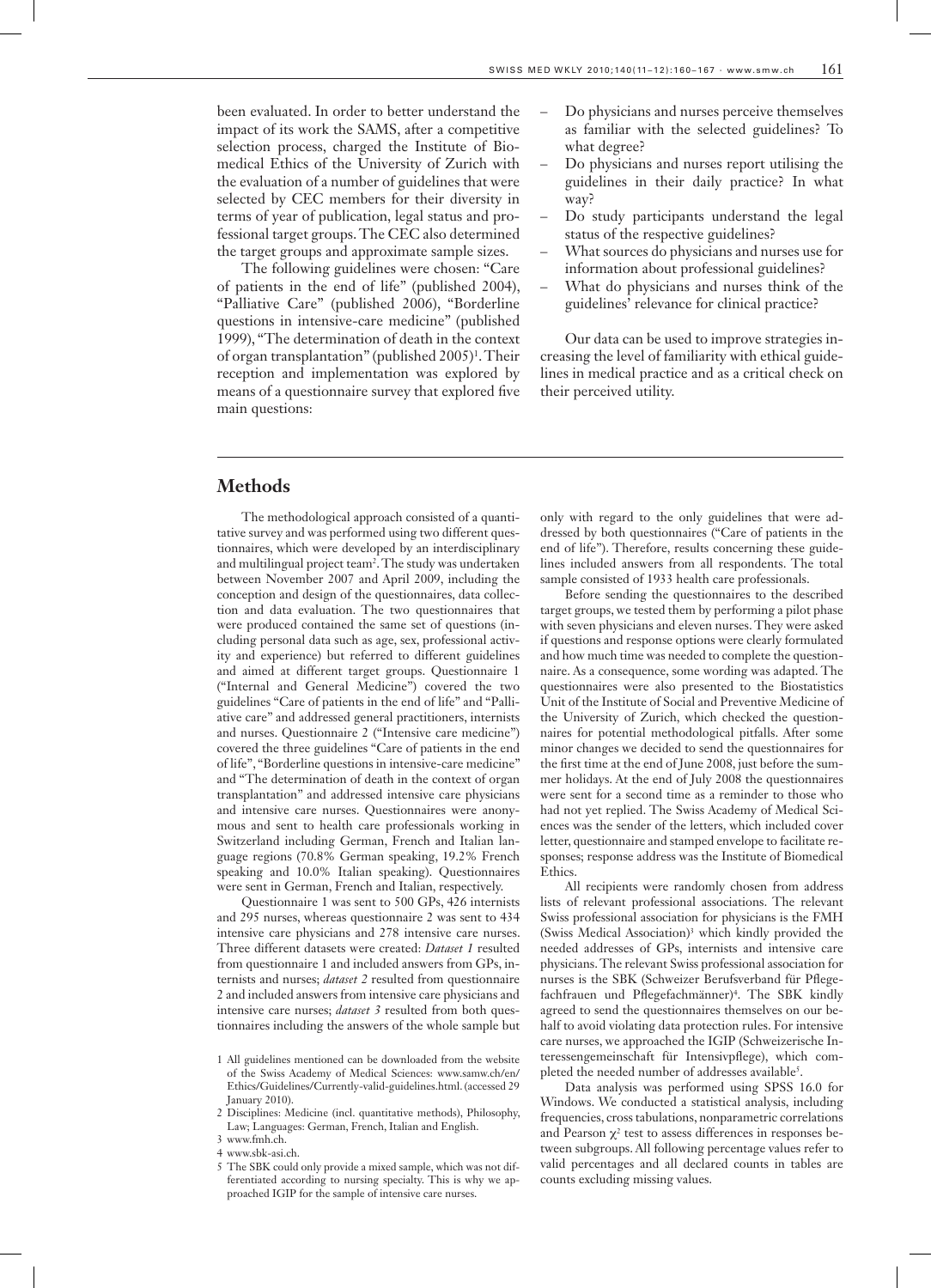## **Results**

The response rate was 43.1% (834 respondents out of 1933). Response rates concerning diverse professional groups and language regions were not significantly different. Respondents were aged between 20 and 72 years, the average age being 46 years and the median being 47 years. 71.2% of physicians were male, 28.8% were female, whereas only 12.4% of nurses were male and 86.6% female. The number of years of professional experience ranged between 0 and 44, with an average of 17 years, and a median of 16 years. 16.1% of respondents were internists, 23.2% general practitioners, 22.3% intensive care physicians, 2.0% anaesthetists, 18.8% intensive care nurses, 1.0% anaesthetic nurses, 0.2% surgery nurses, 5.2% nurses with any diploma, 7.2% nurses without diploma, 4.0% other professions. 20.7% of respondents worked in a university hospital, 21.2% in cantonal hospitals, 15.4% in regional hospitals, 24.4% in private practices, 2.5% in ambulatory nursing care (Spitex), 3.5% in nursing homes, 5.3% in private hospitals and 7.2% in other institutions.

*Knowledge*. 16.3% (n = 89) of physicians and 35.2% (n = 95) of nurses had never heard of the guidelines "Care of patients in the end of life"<sup>6</sup> , 30.5% (n = 166) of physicians and 32.9% (n = 89) had already heard of them, 34.1% (n = 186) of physicians and  $18.9\%$  (n = 51) of nurses knew some contents and  $19.1\%$  (n = 104) of physicians and  $13.0\%$  (n = 35) of nurses were familiar with the complete content of the guidelines (table 1).

20.3% (n = 68) of physicians and 24.4% (n = 32) of nurses had never heard of the guidelines "Palliative Care"<sup>7</sup>, 40.3% ( $n = 135$ ) of physicians and  $31.3\%$  (n = 41) had already heard of them, 30.4% (n = 102) of physicians and 28.2% (n = 37) of nurses knew some contents and 9.0% (n = 30) of physicians and  $16.0\%$  (n = 21) of nurses were familiar with the complete content of the guidelines. 15.7% (n = 33) of physicians and 28.3% (n = 41) of nurses had never heard of the guidelines "Borderline questions in intensive-care medicine<sup>78</sup>, 24.3%  $(n = 51)$  of physicians and 30.3%  $(n = 44)$  of nurses had already heard of them,  $34.3\%$  (n = 72) of physicians and  $29.7\%$  (n = 43) of nurses knew some contents and 25.7% (n = 54) of physicians and 11.7% (n= 17) of nurses considered themselves familiar with the complete content of the guidelines.  $0.5\%$  (n = 1) of physicians and 6.8% (n = 10) of nurses had never heard of the guidelines "Determination of death in the context of organ transplantation",  $2.9\%$  (n = 6) of physicians and 14.4%  $(n = 21)$  of nurses had already heard of them, 24.4% (n = 51) of physicians and  $41.8\%$  (n = 61) of nurses knew some contents and 72.2% (n= 151) of physicians and  $37.0\%$  (n = 54) of nurses were familiar with the complete content of the guidelines (table 2).

Statistical analysis showed a significant difference between professions (physicians, nurses) and knowledge of the guidelines "CE", with physicians claiming more familiarity with the guidelines (p = 0.000). Comparisons between university, cantonal and regional hospitals revealed no significant differences with regard to the knowledge of the guidelines "CE". There were also no significant differences in knowledge of these guidelines regarding the numbers of intensive care units, sex of the respondents and language area.

Furthermore, statistical analysis revealed significant, positive associations between the age of respondents and familiarity with each of the three guidelines "CE", "PC" and "BI" ("CE":  $p = 0.000$ , Kendall's  $\tau$  b = 0.199; "PC": p = 0.000, Kendall's  $\tau$  b = 0.142; "BI": p = 0.000, Kendall's  $\tau$  b = 0.184). Significant, positive associations could also be found between the number of years of profes-

| Knowledge of the    |
|---------------------|
| quidelines "Care of |
| patients in the end |
| of life".           |

Table 1

Table 2

Knowledge of the guidelines "Determination of death in the context of organ transplantation".

|                                       |                                                              | Physicians |                       | <b>Nurses</b> |                       |
|---------------------------------------|--------------------------------------------------------------|------------|-----------------------|---------------|-----------------------|
|                                       | Dataset 3                                                    | Count      | Column<br>Valid $N\%$ | Count         | Column<br>Valid $N\%$ |
| Knowledge of the guidelines           | I have never heard of the guidelines                         | 89         | 16.3%                 | 95            | 35.2%                 |
| "Care of patients in the end of life" | I have already heard of the guidelines                       | 166        | 30.5%                 | 89            | 32.9%                 |
|                                       | I know some contents of the guidelines                       | 186        | 34.1%                 | 51            | 18.9%                 |
|                                       | I am familiar with the complete content<br>of the guidelines | 104        | 19.1%                 | 35            | 13.0%                 |

|                                                                     |                                                              | Physicians |                       | <b>Nurses</b> |                     |
|---------------------------------------------------------------------|--------------------------------------------------------------|------------|-----------------------|---------------|---------------------|
|                                                                     | Dataset 2                                                    | Count      | Column<br>Valid $N\%$ | Count         | Column<br>Valid N % |
| Knowledge of the guidelines                                         | I have never heard of the guidelines                         |            | .5%                   | 10            | 6.8%                |
| "Determination of death in the<br>context of organ transplantation" | I have already heard of the guidelines                       | 6          | 2.9%                  |               | 14.4%               |
|                                                                     | I know some contents of the guidelines                       | 51         | 24.4%                 | -61           | 41.8%               |
|                                                                     | I am familiar with the complete content<br>of the guidelines | 151        | 72.2%                 | 54            | 37.0%               |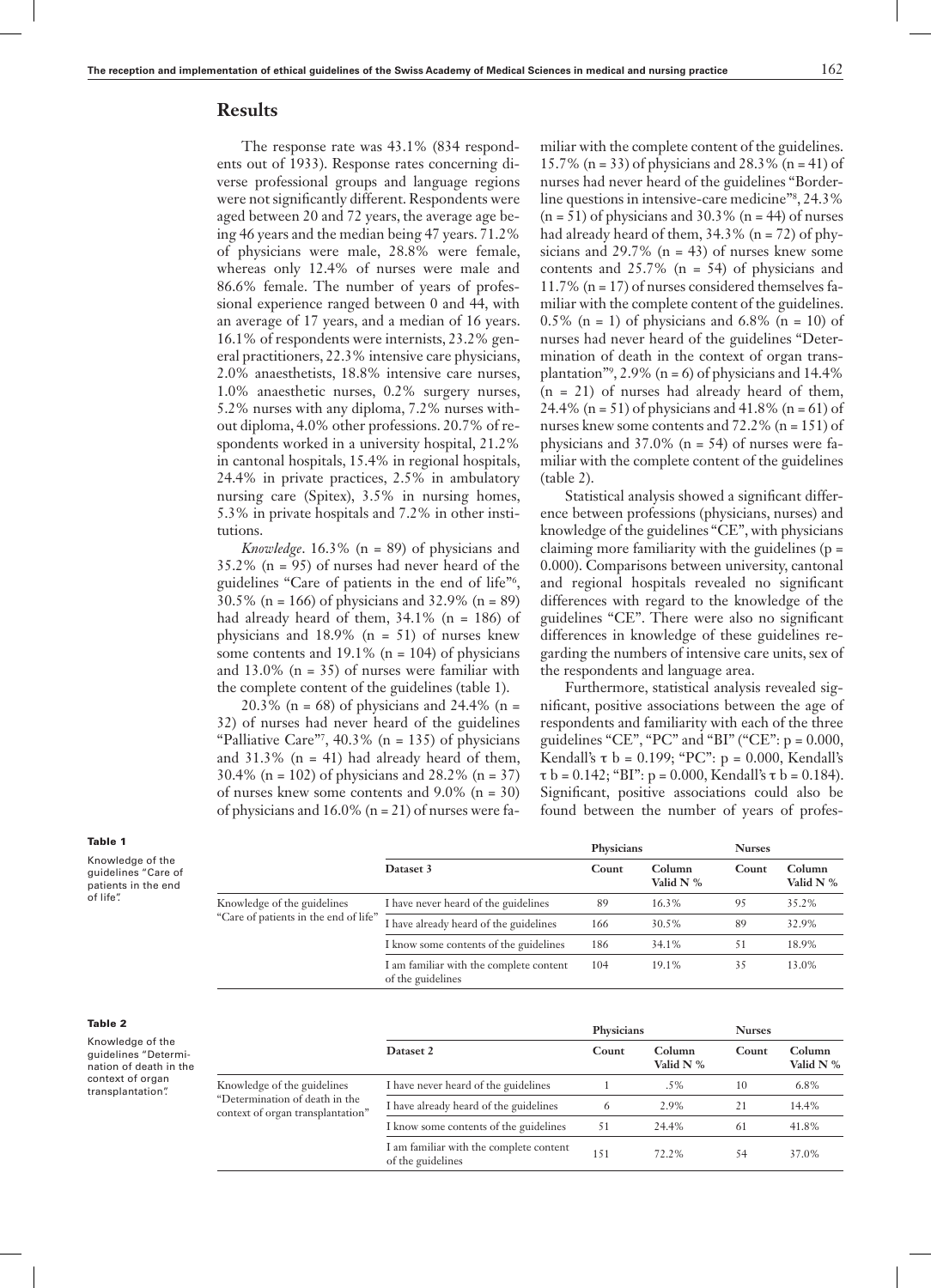sional experience and familiarity with the same three guidelines "CE", "PC" and "BI" ("CE":  $p =$ 0.000, Kendall's τ b = 0.186; "PC": p = 0.000, Kendall's τ b = 0.150; "BI": p = 0.001, Kendall's τ b = 0.142). There were no associations at all regarding the guidelines "DO".

*Utilisation in practice*. 39.5% (n = 173) of physicians who had at least heard of the guidelines "CE" had never utilised them in medical practice. Similarly,  $44.0\%$  (n = 74) of nurses who had already heard of the guidelines had never utilised them. Accordingly,  $60.5\%$  (n = 265) of physicians had applied the guidelines at least once, whereas this was the case for  $56.0\%$  (n = 94) of nurses (table 3).

The results of the other three guidelines are very similar and again include only respondents claiming at least some knowledge of the guidelines.  $50.8\%$  (n = 129) of physicians and 43.3% (n = 42) of nurses had never utilised the guidelines "PC". Accordingly,  $49.2\%$  (n = 125) of physicians and  $56.7\%$  (n = 55) of nurses had applied them at least once.  $30.2\%$  (n = 52) of physicians and 39.6%  $(n = 40)$  of nurses had never utilised the guidelines "BI", accordingly 69.8% (n = 120) of physicians and  $60.4\%$  (n = 61) of nurses had never utilised them. By contrast, the results for the guidelines "DO" were the following: Only 12.2% of physicians and 31.3% of nurses had never utilised them and the large majority of 87.8% of physicians and 68.7% of nurses had utilised them at least once (table 4). Additionally, we observed significant positive associations between different degrees of knowledge and utilisation of all four guidelines "CE", "PC", "BI", and "DO" ("CE": p = 0.000, Kendall's τ b = 0.644; "PC": p = 0.000, Kendall's

 $\tau$  b = 0.603; "BI": p = 0.000, Kendall's  $\tau$  b = 0.697; "DO":  $p = 0.000$ , Kendall's  $\tau$  b = 0.598).

Further questions concerned more detailed information on the utilisation of the guidelines in clinical practice. Analysis revealed that the guidelines "CE" had been utilised mostly as an orientation and aid for decision-making in medical practice, as legitimation for controversial decisions and to further the development of the individual moral position (table 5). Nearly the same findings resulted for the three other guidelines "PC", "BI" and "DO".

Regarding the question as to which functions the guidelines should have in general, we received the following answers (multiple answers were possible):  $87.5\%$  (n = 477) of physicians and  $90.4\%$  (n = 246) of nurses said that the guidelines should serve as an orientation and aid for decision-making, 65.7% (n = 358) of physicians and 58.5% (n = 159) of nurses stated that the guidelines should provide legitimation for controversial decisions, 43.9% (n = 239) of physicians and 52.9% (n = 144) of nurses held that the guidelines should further the development of their individual moral positions. 2.6% (n = 14) of physicians and 3.3% (n = 9) of nurses did not know and  $5.7\%$  (n = 31) of physicians and  $6.2\%$  (n = 17) of nurses were in favour of other (mostly unspecified) functions.

*Estimated legal force.* Apart from the guidelines "DO", which are an annex to the Federal Order on Transplantation (SR 810.211), the other guidelines are legally not fully binding but are part of professional law (e.g. as appendices to the Swiss Medical Code [FMH-Standesordnung]).We were interested in finding out how physicians and nurses judge the guidelines' legal force. For the

| lable 3                                                          |                                       |                                                   | Physicians |                     | <b>Nurses</b> |                     |
|------------------------------------------------------------------|---------------------------------------|---------------------------------------------------|------------|---------------------|---------------|---------------------|
| Utilisation of the<br>guidelines "Care of<br>patients in the end |                                       | Dataset 3                                         | Count      | Column<br>Valid N % | Count         | Column<br>Valid N % |
| of life".                                                        | Utilisation of the guidelines         | No, I have never utilised these guidelines        | -173       | 39.5%               |               | 44.0%               |
|                                                                  | "Care of patients in the end of life" | Yes, I have already utilised these guidelines 265 |            | 60.5%               | 94            | 56.0%               |

| Table 4                                                          |                                                                     |                                                   | Physicians |                       | <b>Nurses</b> |                       |
|------------------------------------------------------------------|---------------------------------------------------------------------|---------------------------------------------------|------------|-----------------------|---------------|-----------------------|
| Utilisation of the<br>guidelines "Determi-<br>nation of death in |                                                                     | Dataset 2                                         | Count      | Column<br>Valid $N$ % | Count         | Column<br>Valid $N$ % |
| the context of organ<br>transplantation".                        | Utilisation of the guidelines                                       | No, I have never utilised these guidelines        | 25         | 12.2%                 |               | 31.3%                 |
|                                                                  | "Determination of death in the<br>context of organ transplantation" | Yes, I have already utilised these guidelines 180 |            | 87.8%                 | 90            | 68.7%                 |

|--|

| More detailed       |
|---------------------|
| information on the  |
| utilisation of the  |
| guidelines "Care of |
| patients in the end |
| of life".           |

|                                                                         | Multiple answers were possible                                         | Physicians |                              | <b>Nurses</b> |                       |  |
|-------------------------------------------------------------------------|------------------------------------------------------------------------|------------|------------------------------|---------------|-----------------------|--|
|                                                                         | Dataset 3                                                              | Count      | <b>Column</b><br>Valid $N$ % | Count         | Column<br>Valid $N$ % |  |
| More detailed utilisation of the<br>guidelines "Care of patients in the | The guidelines serve as orientation<br>and aid for decision-making     | 249        | 92.2%                        | 80            | 83.3%                 |  |
| end of life"                                                            | The guidelines provide legitimation<br>for controversial decisions     | 217        | 80.4%                        | 72            | 75.0%                 |  |
|                                                                         | The guidelines further the development<br>of individual moral position | 215        | 79.6%                        | 77            | 80.2                  |  |
|                                                                         | Other                                                                  | 16         | 5.9%                         | 10            | 10.4                  |  |

#### Table 3

Table 4 Utilisatio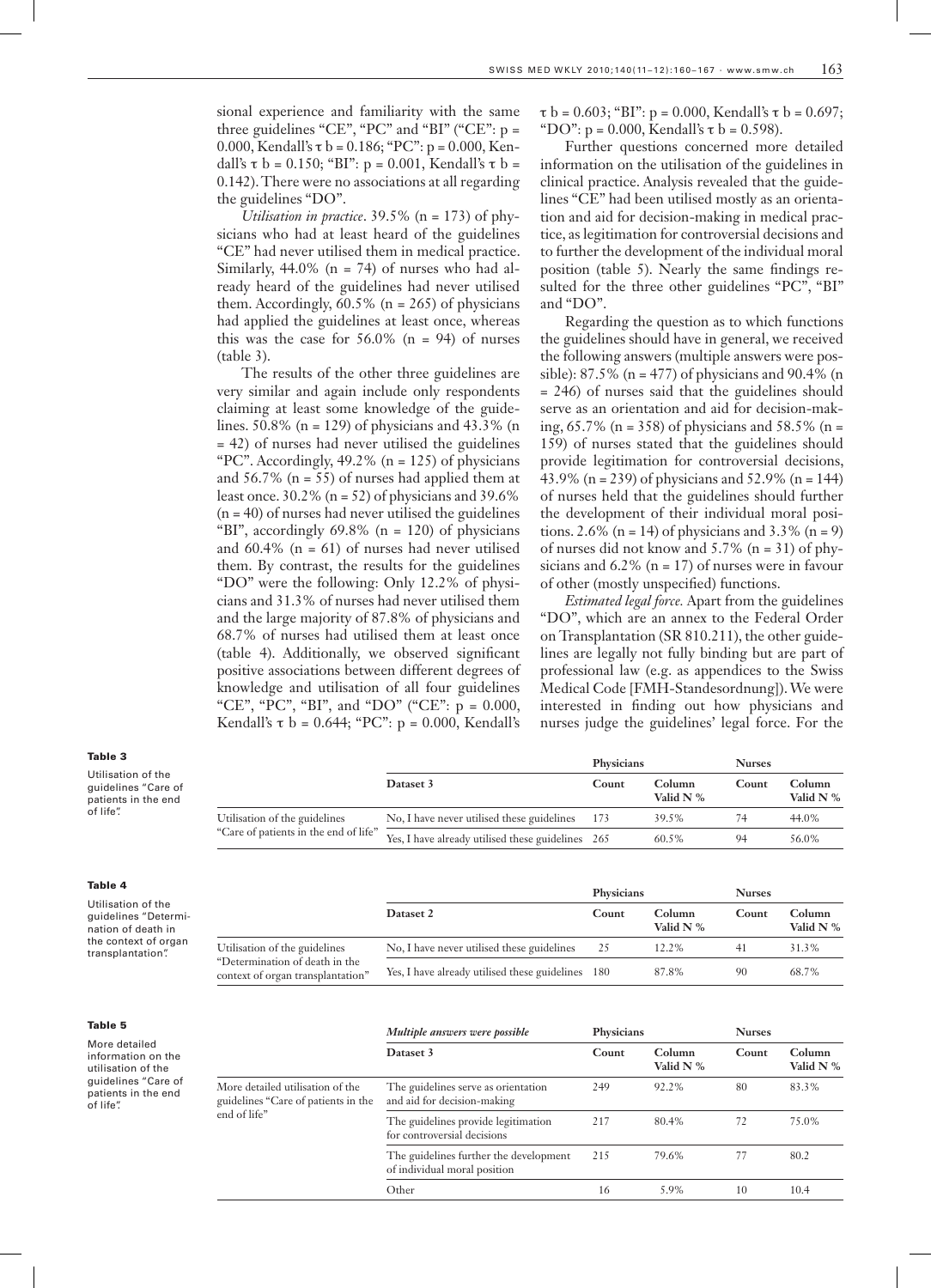guidelines "CE" the following results were obtained (multiple answers were possible): a. the guidelines are legally binding (physicians: 9.4% [n  $= 52$ ]; nurses: 18.6% [n = 52]), b. not legally binding but binding due to professional law for all FMH members (physicians: 24.5% [n = 136]; nurses:  $11.8\%$  [n = 33]), c. not legally binding but of interest in lawsuits (physicians: 39.8% [n= 221]; nurses:  $25.1\%$  [n = 70]), d. legally non-binding with no other relevance (physicians:  $11.7\%$  [n = 65]; nurses: 7.5% [n = 21]), e. I do not know (physicians: 13.9% [n = 77]; nurses: 26.9% [n = 75]), f. other (physicians:  $2.9\%$  [n = 16]; nurses:  $3.6\%$ [n = 10]). Similar results were obtained for the guidelines "PC": a. the guidelines are legally binding (physicians: 6.1% [n = 21]; nurses: 27.5% [n = 36]), b. not legally binding but binding due to professional law for all FMH members (physicians: 22.7% [n = 78]; nurses:  $11.5\%$  [n = 15]), c. not legally binding but of interest in lawsuits (physicians:  $39.8\%$  [n = 137]; nurses:  $28.2\%$  [n = 37]), d. legally non-binding with no other relevance (physicians: 13.4% [n = 46]; nurses:  $3.1\%$  [n = 4]), e. I do not know (physicians:  $16.9\%$  [n = 58]; nurses: 25.2% [n = 33]), f. other (physicians: 4.4% [n = 15]; nurses:  $4.6\%$  [n = 6]). Furthermore, the results of the guidelines "BI" were also similar to the two previous guidelines: a. the guidelines are legally binding (physicians: 11.4% [n= 24]; nurses: 18.9%

 $[n = 28]$ ), b. not legally binding but binding due to professional law for all FMH members (physicians:  $25.1\%$  [n = 53]; nurses:  $17.6\%$  [n = 26]), c. not legally binding but of interest in lawsuits (physicians:  $40.8\%$  [n =  $86$ ]; nurses:  $27.7\%$  [n =  $41$ ]), d. legally non-binding with no other relevance (physicians:  $9.0\%$  [n = 19]; nurses:  $10.1\%$  [n = 15]), e. I do not know (physicians: 14.7% [n = 31]; nurses: 27.0% [n = 40]), f. other (physicians:  $0.5\%$  [n = 1]; nurses:  $2.0\%$  [n = 3]). On the other hand, the results of the guidelines "DO" are quite different to those of "CE", "PC" and "BI" (table 6).

*Information sources*.Which information sources for the guidelines did respondents use? The majority of physicians gathered information about the guidelines "CE" using the journal "Schweizerische Ärztezeitung"; the majority of nurses used the journal "Krankenpflege" (table 7). We found comparable results for the three other guidelines "BC", "BI", "DO".

In addition, all study participants were asked which information sources they would prefer for future information about the guidelines. Again, physicians were mostly in favour of the journal "Schweizerische Ärztezeitung" and a substantial number of nurses preferred the journal "Krankenpflege" (table 8). Additionally, more than 50% of physicians and nurses would appreciate receiving information within their residency training

| Table 6                                                                                |                                                                                   | Multiple answers were possible                                                                                            | Physicians     |                        | <b>Nurses</b> |                       |
|----------------------------------------------------------------------------------------|-----------------------------------------------------------------------------------|---------------------------------------------------------------------------------------------------------------------------|----------------|------------------------|---------------|-----------------------|
| Estimated legal force<br>of the guidelines<br>"Determination of                        |                                                                                   | Dataset 2                                                                                                                 | Count          | Column<br>Total N %    | Count         | Column<br>Total N %   |
| death in the context<br>of organ transplanta-                                          | Estimated legal force of the                                                      | I consider these guidelines as legally binding 144                                                                        |                | 68.2%                  | 78            | 52.7%                 |
| tion".                                                                                 | guidelines "Determination of death<br>in the context of organ<br>transplantation" | I consider these guidelines as not legally<br>binding but I account it binding due to<br>professional law for FMH members | 30             | 14.2%                  | 15            | 10.1%                 |
|                                                                                        |                                                                                   | I consider these guidelines as not legally<br>binding but I assume it being of interest<br>in lawsuits                    | 41             | 19.4%                  | 34            | 23.0%                 |
|                                                                                        |                                                                                   | I consider these guidelines as legally<br>non-binding and do not assign them any<br>relevant implications                 | $\overline{2}$ | .9%                    | 6             | 4.1%                  |
|                                                                                        |                                                                                   | I do not know                                                                                                             | 2              | $.9\%$                 | 24            | 16.2%                 |
|                                                                                        |                                                                                   | Other                                                                                                                     |                | $.5\%$                 | 2             | 1.4%                  |
| <b>Table 7</b>                                                                         |                                                                                   | Multiple answers were possible                                                                                            | Physicians     |                        | <b>Nurses</b> |                       |
| Information sources<br>for the guidelines<br>$n_{O}$ or $\alpha$ is $n_{O}$ is $n_{O}$ |                                                                                   | Dataset 3                                                                                                                 | Count          | Column<br>Total N $\%$ | Count         | Column<br>Total $N$ % |

| ior the guidelines   |
|----------------------|
| "Care of patients    |
| in the end of life". |

Information sources for the guidelines "Care of patient in the end of life"

|           | Multiple answers were possible  | Physicians     |                     | <b>Nurses</b> |                     |  |
|-----------|---------------------------------|----------------|---------------------|---------------|---------------------|--|
|           | Dataset 3                       | Count          | Column<br>Total N % | Count         | Column<br>Total N % |  |
| he<br>ıts | Medical/Nursing School          | 31             | 5.6%                | 28            | 10.0%               |  |
|           | Residency                       | 69             | 12.4%               | 43            | 15.4%               |  |
|           | Continuing Medical Education    | 120            | 21.6%               | 31            | 11.1%               |  |
|           | Advise of a colleague           | 59             | 10.6%               | 34            | 12.2%               |  |
|           | Bulletin or website of the SAMS | 84             | 15.1%               | 31            | 11.1%               |  |
|           | "Schweizerische Ärztezeitung"   | 286            | 51.5%               | 4             | 1.4%                |  |
|           | "Krankenpflege"                 | $\overline{2}$ | .4%                 | 65            | 23.3%               |  |
|           | Daily press                     | 13             | 2.3%                | 12            | 4.3%                |  |
|           | Scientific journals             | 25             | 4.5%                | 31            | 11.1%               |  |
|           | Other sources                   | 20             | 3.6%                | 14            | 5.0%                |  |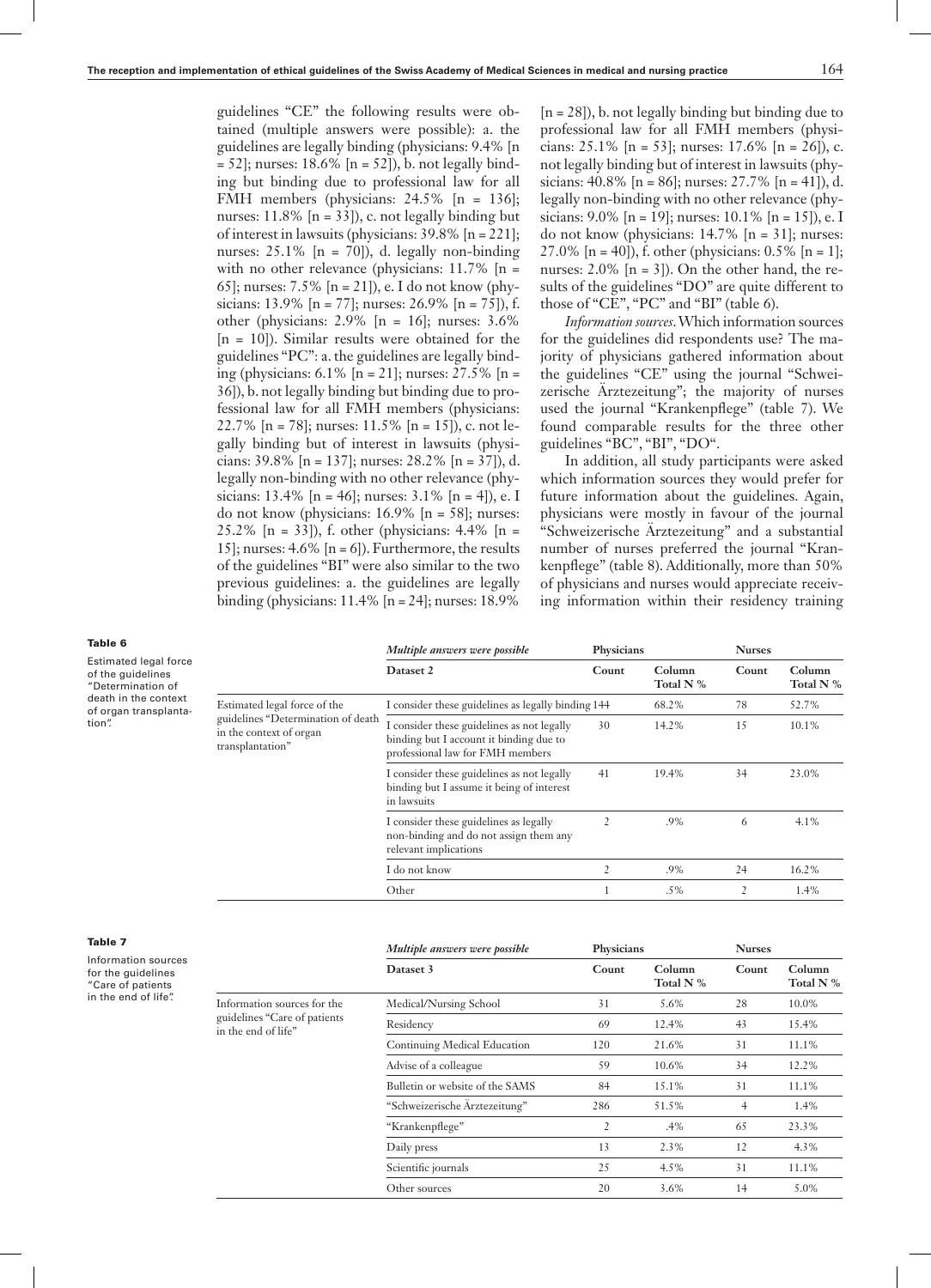| Table 8                                                        |                                                            | Multiple answers were possible  |       | Physicians          |       | <b>Nurses</b>       |  |
|----------------------------------------------------------------|------------------------------------------------------------|---------------------------------|-------|---------------------|-------|---------------------|--|
| Preferred future<br>information sources<br>for the guidelines. |                                                            | Dataset 3                       | Count | Column<br>Total N % | Count | Column<br>Total N % |  |
|                                                                | Preferred future information<br>sources for the guidelines | Residency/CME                   | 302   | 54.4%               | 188   | 67.4%               |  |
|                                                                |                                                            | Advise of a colleague           | 88    | 15.9%               | 75    | 26.9%               |  |
|                                                                |                                                            | Bulletin or website of the SAMS | 131   | 23.6%               | 79    | 28.3%               |  |
|                                                                |                                                            | "Schweizerische Ärztezeitung"   | 372   | 67.0%               | 13    | 4.7%                |  |
|                                                                |                                                            | "Krankenpflege"                 | 9     | 1.6%                | 171   | 61.3%               |  |
|                                                                |                                                            | Daily press                     | 16    | 2.9%                | 54    | 19.4%               |  |
|                                                                |                                                            | Scientific journals             | 83    | 15.0%               | 88    | 31.5%               |  |
|                                                                |                                                            | Other sources                   | 48    | 8.6%                | 31    | 11.1%               |  |

#### Table 9

Attitudes towards physician-assisted suicide.

|                                                           |                                                                                                                                                                                                          | Physicians |                              | <b>Nurses</b> |                     |
|-----------------------------------------------------------|----------------------------------------------------------------------------------------------------------------------------------------------------------------------------------------------------------|------------|------------------------------|---------------|---------------------|
|                                                           | Dataset 3                                                                                                                                                                                                | Count      | <b>Column</b><br>Valid $N$ % | Count         | Column<br>Valid N % |
| Personal attitude on physician-<br>assisted suicide (PAS) | PAS should be morally condemned<br>in any case                                                                                                                                                           | 46         | 8.4%                         | 25            | 9.2%                |
|                                                           | PAS should not be morally condemned<br>but is a non-medical intervention and<br>must be limited to terminally ill patients                                                                               | 311        | 56.8%                        | 111           | 40.8%               |
|                                                           | PAS should not be morally condemned<br>but is a non-medical intervention and has<br>not to be limited to terminally ill patients                                                                         | 83         | 15.2%                        | 50            | 18.4%               |
|                                                           | PAS is a legitimate part of medical practice.<br>Therefore, physicians should assume their<br>responsibility in this field and establish<br>appropriate rules in their future professional<br>guidelines | 71         | 13.0%                        | 58            | 21.3%               |
|                                                           | I have an individual response to this<br>question                                                                                                                                                        | 36         | 6.6%                         | 28            | 10.3%               |

and Continuing Medical Education programmes.

*Relevance for medical practice.* Further questions were related to what physicians and nurses think of the guidelines' relevance for their medical practice. Study participants were asked to answer the following questions:

1. How important do you consider the guidelines for your daily practice? 29.4% (n = 157) of physicians and  $25.5\%$  (n = 68) of nurses stated that the guidelines were important for them and that they invested time in their study and critical reflection; for the majority of  $53.4\%$  (n = 285) of physicians and  $53.6\%$  (n = 143) of nurses the guidelines were of importance but they had little or no time to devote to them, even if they would like to;  $4.3\%$  (n = 23) of physicians and  $2.6\%$ (n = 7) of nurses think that the guidelines are not important and do not need to be dealt with, and 12.9% ( $n = 69$ ) of physicians and 18.3% of nurses chose the category "Other".

2. Whom are the guidelines aimed at? 72.7%  $(n = 386)$  of physicians and 72.0%  $(n = 193)$  of nurses thought that the guidelines were aimed equally at physicians and nurses, which is in accordance with the intention of the SAMS. 1.9%  $(n = 10)$  of physicians and 1.5%  $(n = 4)$  of nurses answered that the guidelines were only aimed at physicians;  $12.2\%$  (n = 65) of physicians and 8.6%  $(n = 23)$  of nurses stated that they were primarily

aimed at physicians, while13.2% (n = 70) of physicians and  $17.9\%$  (n = 48) of nurses did not know.

3. Do you agree with the contents of the guidelines "CE", "PC", "BI" and "DO"? 37.9%  $(n = 140)$  of physicians and 35.1%  $(n = 47)$  of nurses agreed completely with the guidelines "CE";  $32.0\%$  (n = 118) of physicians and  $24.6\%$  (n  $= 33$ ) of nurses agreed partially; 0.3% (n = 1) of physicians and 1.5% (n = 2) of nurses did not agree;  $27.9\%$  (n = 103) of physicians and 38.1% (n  $= 51$ ) of nurses did not know and 1.9% (n = 7) of physicians and  $0.7\%$  (n = 1) had revision suggestions for the guidelines "CE". The results of the guidelines "PC" and "BI" regarding this question are very similar to those of the guideline "CE". Again, the results of "DO" differ: More than half of the respondents, namely 72.6% (n = 143) of physicians and  $60.2\%$  (n = 65) of nurses agreed completely with the guidelines "DO"; 18.8% (n = 37) of physicians and  $42.1\%$  (n = 26) of nurses agreed partially;  $0.0\%$  (n = 0) of physicians and 0.9% (n = 1) of nurses did not agree;  $5.6\%$  (n = 11) of physicians and  $13.0\%$  (n = 14) of nurses did not know and  $3.0\%$  (n = 6) of physicians and  $1.9\%$  (n = 6) of nurses had revision suggestions for the guidelines "DO".

The last question of the survey explored the respondents' personal attitude towards physicianassisted suicide (table 9), and its presumed rela-

### Table 8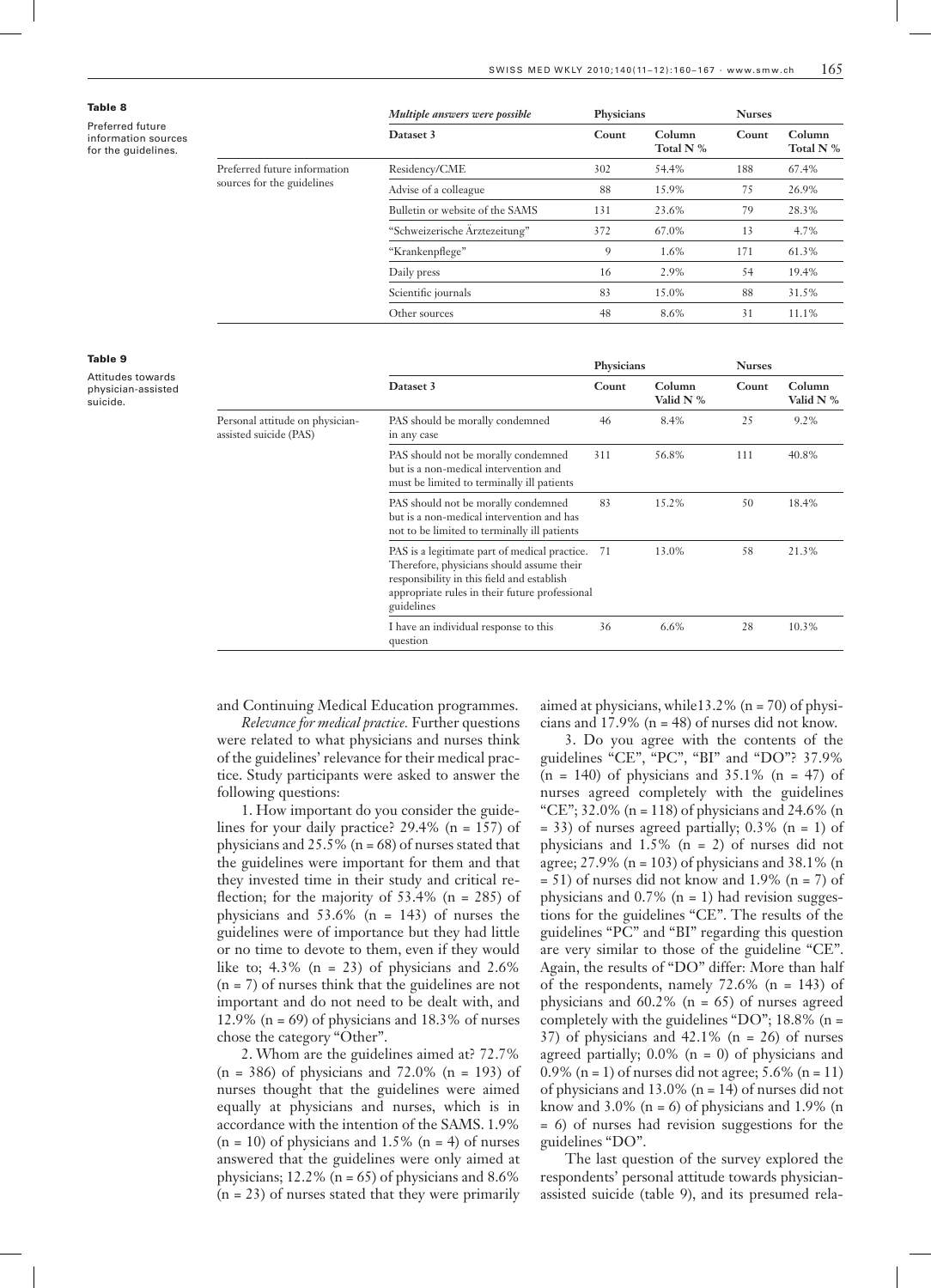tionship to the position reflected by the respective SAMS guidelines. 32.3% (n = 169) of physicians and  $17.6\%$  (n = 45) of nurses thought that their personal attitude was the same as the one the SAMS states in the guideline "CE"; 11.3% (n = 59) of physicians and 8.2% (n = 21) of nurses thought that they were not the same and 56.5% (n  $=$  296) and 74.1% (n = 189) did not know if they were the same. The position of the guidelines was not stated as such in the questionnaire, in order to avoid biasing participants with regard to this option. 69.6% (n = 39) of physicians and 66.7% (n = 6) of nurses who claimed to know the complete content of the guidelines "CE" and whose attitude regarding assisted suicide was the same as the attitude expressed by the SAMS, correctly identified

## their position as being in accordance with the position of the SAMS.  $14.3\%$  (n = 8) of physicians and 0.0% of nurses incorrectly considered themselves to be in disaccord with the SAMS position, and  $16.1\%$  (n = 9) and  $33.3\%$  (n = 3) did not know. On the other hand,  $47.7\%$  (n = 21) of physicians and  $60.0\%$  (n = 15) of nurses who claimed to know the complete content of the guidelines "CE" and whose attitude regarding assisted suicide was *not* the same as the attitude expressed by the SAMS, wrongly thought that their attitude was in accordance with the SAMS position; 36.4% (n = 16) of physicians and  $28.0\%$  (n = 7) of nurses correctly identified the disaccord, and  $15.9\%$  (n = 7) of physicians and  $12.0\%$  (n = 3) of nurses did not know.

# **Discussion**

The survey does not claim to examine the effective knowledge and implementation of the SAMS guidelines but reflects how physicians and nurses perceive themselves in this regard. A substantial majority of about 80% of all respondents claimed to have heard of the guidelines of the Swiss Academy of Medical Sciences at least once, including physicians who know some contents or are even familiar with the complete guidelines. About 20% of respondents had never heard of them. These findings are better than expected by some members of the CEC but worse than they could or should be, given the fact that the response option "I have already heard of the guidelines" remains vague in its informative value. Furthermore, a certain bias cannot be excluded because of the assumption that those physicians who had at least some knowledge of the guidelines or who had already heard of them would be more motivated to respond to the questionnaire.

In general, physicians seem to have more knowledge about the guidelines than nurses. One explanation for this finding consists in the fact that questionnaires were sent ina more targeted way to physician subgroups (e.g. internists, GPs, intensive care physicians) than to nurses. In addition, nurses are usually charged to a lesser degree with making medical decisions and thus they may pay less attention to the guidelines.

The positive, significant associations between age and knowledge of each of the guidelines "CE", "PC" and "BI" as well as that between years of professional experience and knowledge of each of the same three guidelines suggest that young physicians and nurses are in need of a special focus regarding the dissemination of the guidelines. More than 50% of those who had at least heard of the guidelines utilise them as orientation and decision aids, as legitimation for controversial decisions and as support for the own moral beliefs. The better the knowledge of the guidelines is the more often they are utilised. On the other hand, the level

of knowledge has no impact on the form of utilisation.

Our findings suggest a relatively high uncertainty regarding the legal status of the guidelines. Physicians identify the correct legal status more frequently than nurses, but surprisingly, only some 25% of physicians know that the guidelines actually do have some binding force due to professional law.

The guidelines "Determination of death in the context of organ transplantation" differ from the other three guidelines regarding knowledge, frequency of utilisation and agreement with the guidelines contents. Our findings showing the guidelines "DO" to be better known, more frequently utilised and more widely accepted with regard to contents are likely to be due to the legal force of the guidelines "DO", which are legally binding as appendix 1 of the Transplantation order (SR 810.211).

The most frequently used information source of all guidelines is the *Schweizerische Ärztezeitung* for physicians and the *Krankenpflege* for nurses. Continuing medical education has turned out to be another suitable vessel. This might be a suitable vessel particularly to address young physicians and to communicate the legal status and the concrete utility and relevance of the guidelines for clinical practice, given that physicians as well as nurses would in fact like to concern themselves with the guidelines. Dealing with ethical guidelines could be included in the education of advanced practice nurses, in the context of their proposed introduction in Switzerland and elsewhere [1]. For this purpose, contact persons for physicians and nurses who could provide information directly in hospitals might facilitate the implementation of the guidelines.

Furthermore, our results suggest that the legal possibility of physician-assisted suicide (PAS) is accepted by a large number of health care professionals, as long as it proceeds within well-defined